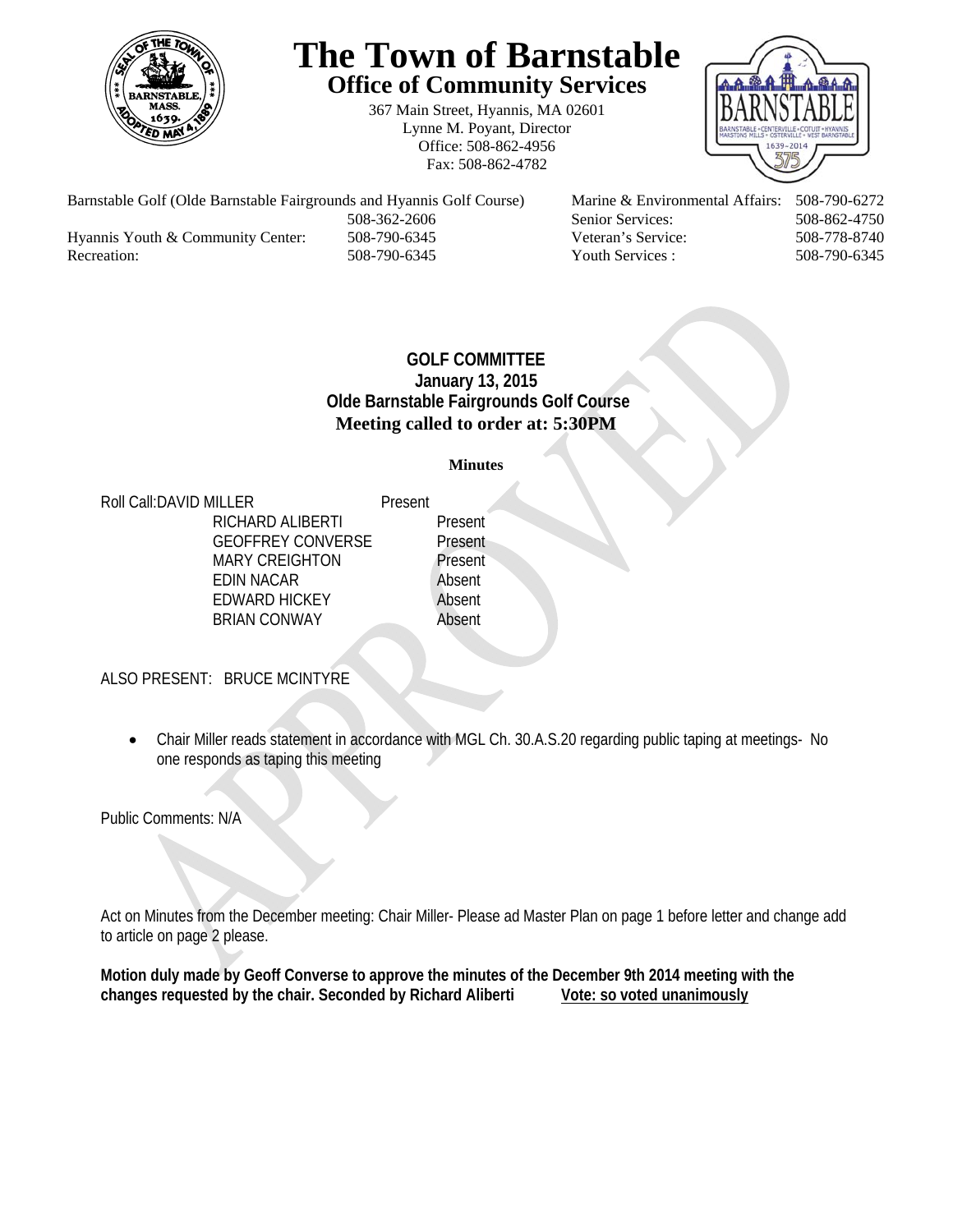#### Old Business

#### Hyannis Master Plan Status – McIntyre

-We are putting in a CIP Proposal to the Town for FY 16, I am attending a meeting on the 16<sup>th</sup> to discuss capital improvement plans and we will be talking about the master plan.

-When the annual pass renewals were mailed out there was a short 4 question survey included for everyone to fill out. There may have been some confusion on which version of the plan we are proposing. We are going for the least expensive renovation plan not the full version and we want everyone to be aware of what we are proposing, please pass the word along as many members are still unaware of the plan.

-Chair Miller- The letter that went out it said that the dues are not going up this year due to the Hyannis Renovation Project, it implied when I read it, wait till next year.

-Bruce McIntyre- There has never been and intention to put the cost of the renovation on the backs of the members, the \$35 increase this year was to cover operating costs and inflation.

Geoff Converse- Unfortunately not everyone reads into a letter or email they are just headline readers. Bruce McIntyre- Richard Mandell Golf Course Architecture was just named the 2014 winner of the Municipal Renovation of the year by Golf Magazine. His project at Keller Municipal in Minnesota was very well received.

Marketing Plan for Golf Outings: Creighton/Nacar

#### N/A

Golf Director's Report

-Management staff is putting finishing touches on our FY16 budget. We just received salary and wage figures to put in the budget. I have met with all the managers to go through every area in the budget and to make some positive changes. Budget will be approved sometime in May or June. CIP meeting next Fri

 -Outside of the master plan we have two other items to discuss. One is a request for \$170k for repairs to Olde Barnstable Fairgrounds which includes the roof, trim, deck, and paint. Second is a CIP request for funds from the Capital Trust Fund to also make repairs to Hyannis Golf Course Clubhouse. The ADA bathroom project went out to bid yesterday and it is funded out of the Capital Trust Fund. There may be some additions and golf would have to pay for them.

-A \$1 increase has been approved for the seasonal staff wage, hopefully this will help us with the hiring process this spring and it is nice for the returning seasonal staff.

-The new equipment that was approved has started to arrive at OBF.

-Tree work has started at both courses; we hope to get a lot done this winter if the ground stays bare.

-Mary Creighton- What upgrades at Hyannis are in your proposal.

-Bruce McIntyre- Much of the same things as OBF the roof is in worse shape than OBF also trim work, fresh paint and fix up the front entrance way.

-Bruce- One of our goals this year is to implement a monthly newsletter to get more information out to as many people as possible.

Chair Miller asks if anyone on the committee has anything they would like to go over or talk about.

 Geoff - We could go over the December financials Bruce-With OBF being open this December the numbers were up at OBF and down at Hyannis